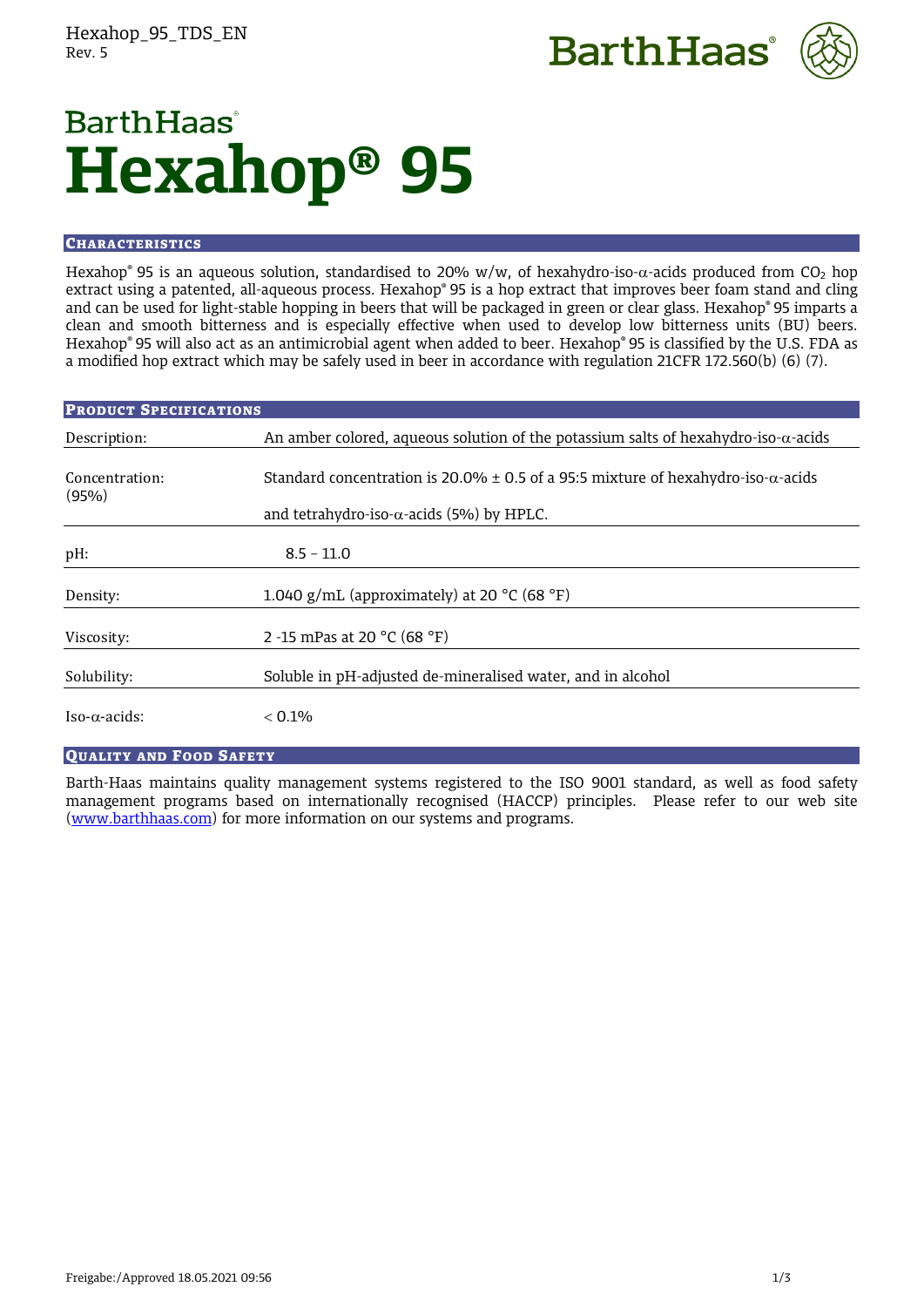



### PRODUCT USE

Hexahop® 95 is normally used after fermentation and before final filtration. Utilisation of Hexahop® 95 in final beer can be expected between 55-80% depending on the time and efficiency of dosing (Kettle dosing is not advisable, as utilisation can decrease considerably). The point of addition should be close to a region of turbulent beer flow, e.g. on the suction side of a centrifugal pump. The dosing pump should be adjusted to deliver the Hexahop<sup>®</sup> 95 over approximately 70% of the total transfer time. It is advisable to make the addition prior to the final filtration step. Local high concentrations of hexahydro-iso- $\alpha$ -acids should be avoided in the beer and the addition point should be well separated from that of other additions. Hexahop<sup>®</sup> 95 may be added at ambient temperature without prior dilution directly to beer. If dilution is necessary, the use of de-mineralised water with a pH adjustment to 10 – 11 (with KOH) is necessary. Do not use sodium bases to adjust the pH of deionised water – caustic soda or sodium hydroxide form poorly soluble salts with most hop acids.

The amount of Hexahop® 95 for dosing is calculated based on the product concentration and the assumed utilisation. Conducting trials at the brewery will determine the correct dosage of Hexahop<sup>®</sup> 95 in regard to sensory bitterness and foam enhancement. Depending on the type of beer, Hexahop<sup>®</sup> 95 may give 1.0 to 1.1 times the perceived bitterness of normal iso- $\alpha$ -acids. Hexahop<sup>®</sup> 95 should not be left in dosing lines at low temperatures and we recommend cleaning the dosing lines and pumps with warm, slightly alkaline de-mineralised water or ethanol after use.

### USAGE CALCULATIONS

The following calculations are based on the assumption that hexahydro-iso- $\alpha$ -acids are 1.1 times as bitter as iso- $\alpha$ acids (IAA). Utilisation of hexahydro-iso- $\alpha$ -acids is likely to be about 70% or more when Hexahop<sup>®</sup> 95 is used as recommended.

Desired Sensory BitternessUnits =  $BU(95\%$ Hexa/5%Tetra combination described as "Hexa")

Hexa pure required in beer  $=$   $\frac{BU}{1.7}$  $\frac{120}{1.1}$  (1.1 assumessensory bitterness relative to IAA) Dosage hexa pure in mg/L (70% *utilisationassumed*) =  $\frac{BU}{1.1}$  $\frac{BU}{1.1} \times \frac{100}{70}$ 70 Dosage in grams hexa pure per hL of beer  $=$   $\frac{BU}{\sqrt{1-\frac{1}{2}}}$  $\frac{BU}{1.1} \times \frac{100}{70}$  $\frac{100}{70}$   $\times \frac{100}{1000}$ 1000 Dosage Amount of Hexahop® 95 (20%soln)in g/hl : BU  $\frac{BU}{1.1} \times \frac{100}{70}$  $\frac{100}{70}$   $\times \frac{100}{1000}$  $\frac{100}{1000} \times \frac{100}{20}$  $\frac{200}{20}$  = BU × 0.65g/hl Amount of Hexahop®95 (20% soln)in ml/hl: BU  $\frac{BU}{1.1} \times \frac{100}{70}$  $\frac{100}{70}$   $\times \frac{100}{1000}$  $\frac{100}{1000} \times \frac{100}{20}$  $\frac{100}{20} \times \frac{1}{1.04}$  ml/hl = BU × 0.62ml/hl

*(e. g. for 5 desired sensory bitterness units 5/1.1 X 100/70 X 100/1000 X 100/20 = 3.3 g/hL (3.1 mL/hL) are necessary)*

### FOAM ENHANCEMENT

Calculate required Hexahop<sup>®</sup> 95 as shown above (generally we recommend Hexahop<sup>®</sup> products not be added for the final beer to contain more than 5 ppm pure tetra and/or hexa). Reduce kettle or other hop product bittering by equivalent "hexa BU" to compensate for the bitterness contribution of Hexahop® 95.

### LIGHT STABILITY

Hexahop<sup>®</sup> 95 will only provide protection from light-struck flavour if a complete absence of normal iso- $\alpha$ -acids is achieved, therefore no other sources of non-reduced iso- $\alpha$ -acids should exist in the wort or beer streams. Thus for light-stable beers packaged in clear or green glass bottles, all the hop bitterness must be derived from reduced hop acids such as Tetrahop Gold®, Redihop® or Hexahop® products. Iso- $\alpha$ -acids (from equipment or yeast) must not be present in the beer. If beta extracts are used as kettle additives, ensure that the concentration of  $\alpha$ -acids and iso- $\alpha$ -acids are below 0.2%